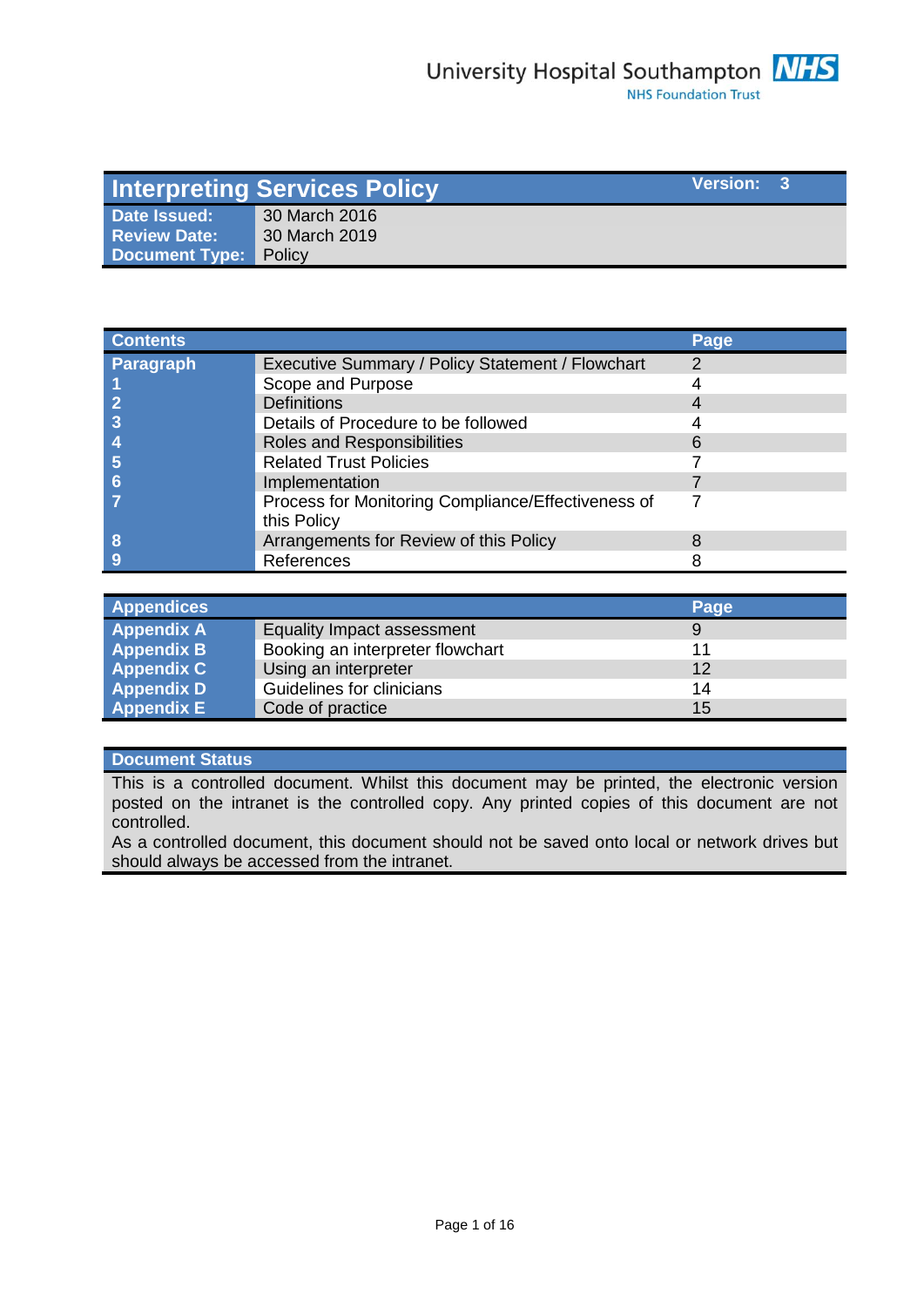### **Executive summary**

This policy puts in place a framework for the provision of an interpreter's service within the University Hospital Southampton NHS Foundation Trust. The flowchart below demonstrates the process to follow to book an interpreter; staff will contact the in house services in the first instance and then proceed to outside agencies, should an in house interpreter not be available for face to face interpretation.

Southampton, like many of the UK's provincial core cities has an increasingly diverse population. From the 2011 Census, 4.8% of Southampton's population were born in EU accession countries and, compared to other such core cities in England. Southampton has the largest number of passports held by European Union countries. Southampton has the third highest (after Manchester and Nottingham), 7,522 or 7.7%, number of households in which no people in them have English as a main language (although this does not mean they cannot speak English at all). In 2010, according to Southampton City Councils' New Communities team, the number of languages spoken by schoolchildren was over 110. Year on year, there has been a rise in requests for a more diverse range of languages and also a rise in the number of calls requesting interpreters.

We appreciate that medical interactions could be complex and stressful, never more so than when these interactions are conducted in a language that the service user might not be familiar with, and in a different health service culture. We understand that migrants can live and work in the city with no, or limited, English skills, which may compromise their ability to access the appropriate health services and receive effective medical care. Entering the hospital may be the first time that migrants may have come outside their own community to interact with an institution and the hospital can be a very confusing and scary place. Miscommunication due to lack of English language skills may result in poor healthcare outcomes for these individuals. It could also result in increased healthcare costs due to missed appointments, misdiagnosis and inability to follow treatment plans.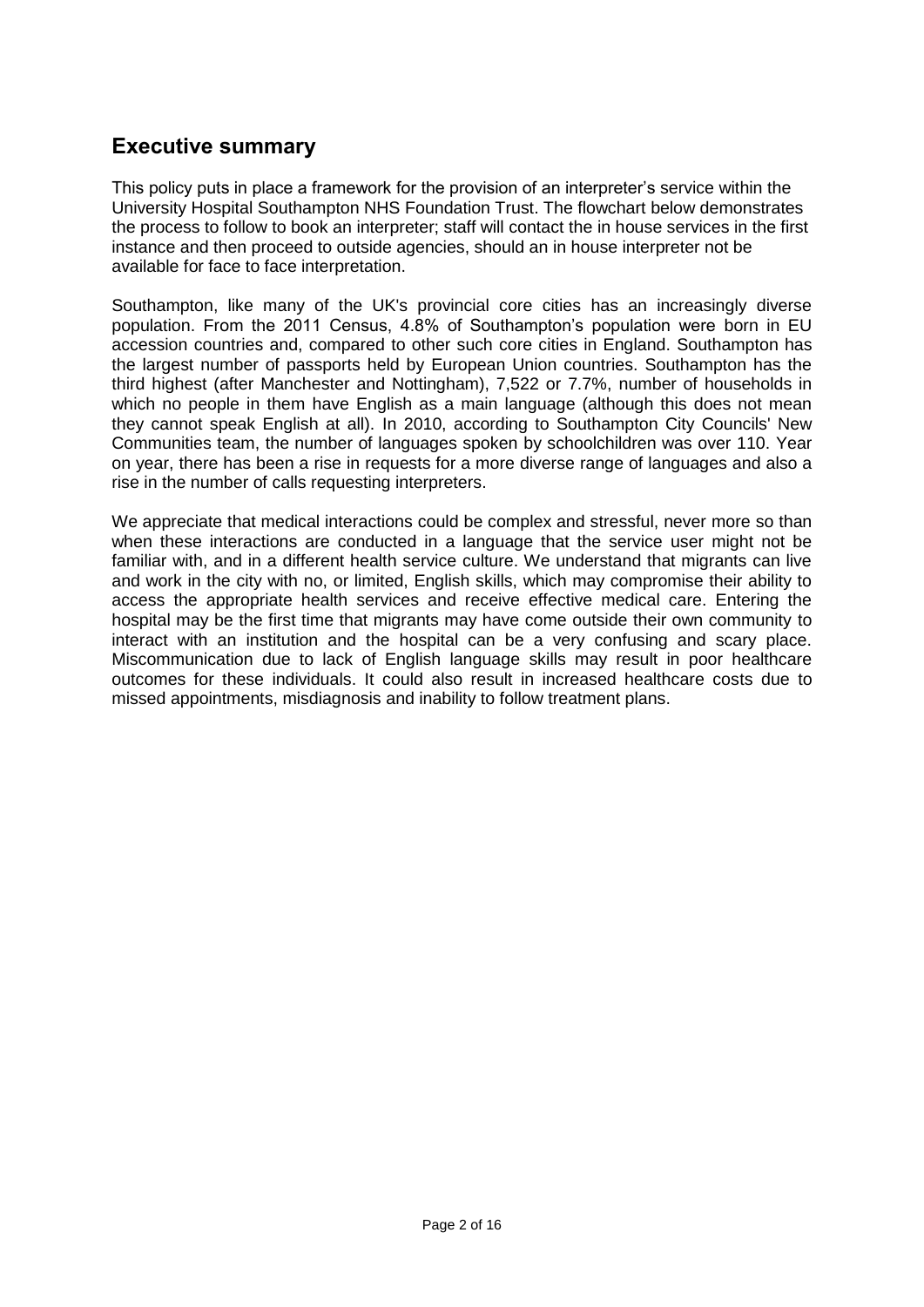

**NOTE: In the interests of accuracy, confidentiality and accountability; family members should not be used as interpreters. UHS in-house volunteers are trained – only staff who have** 

**undertaken this training should be used.**

**Their contact details should not be given to patients**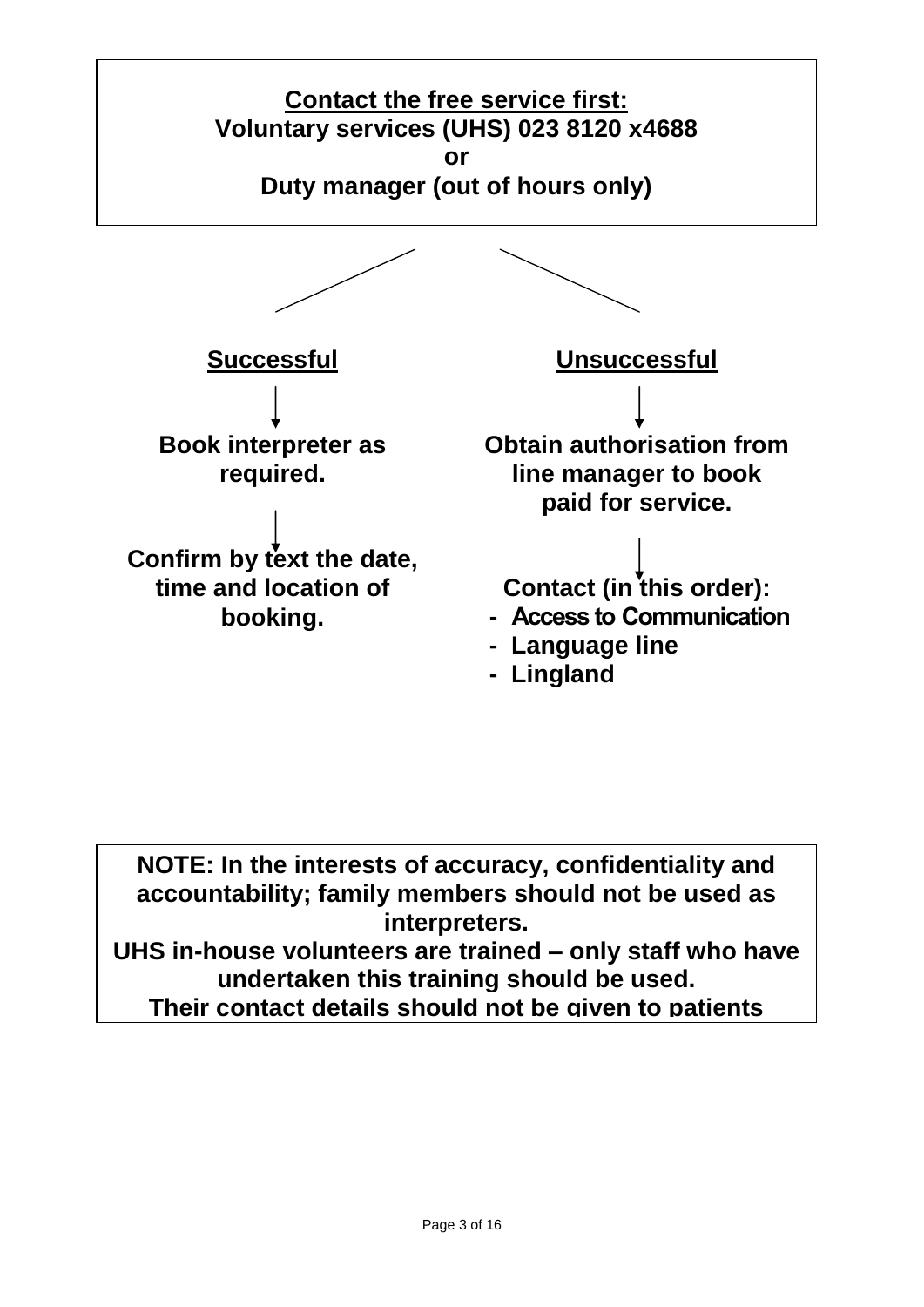# **1 Scope and Purpose**

#### **1.2 Scope**

This policy applies to all areas and all staff within this Trust who deal with people for whom English is not their first language.

#### **1.3 Purpose**

- To ensure patients who have Limited English Proficiency (LEP), including speech and hearing disabilities, have access to the communication tools required to allow complete understanding of their diagnosis, and proposed treatment and to ensure that each patients' communication needs are met.
- To achieve this in the most effective as well as economical way for the Trust.
- This policy is informed by the Trust's response to the Kennedy report of March 2002, which says we are 'working towards translation to languages other than English', and the implementation of the Action Plan.
- The Equality Act, 2010 places new public duties on the NHS to ensure staff and service users are treated equitably, and not discriminated against on grounds of: age, gender, ethnicity, religion or belief, disability or sexual orientation, marriage and civil partnership, transgender, or maternity and pregnancy and Standards 1 and 2 of the Care Quality Commission National standards.

#### **2. Definitions**

Many people use the terms translation and interpreting interchangeably, so it is important for the purposes of this Policy to denote the difference between the two; *Interpreting* deals with the spoken word; *translation* deals with the written word

#### **3 Principles**

- To enable agreement and consent to treatment, which can only be given by a patient who is enabled to understand the information given to them; and then whose informed response can be understood, perhaps with the assistance of an interpreter, by the clinical staff.
- To provide an independent, objective, professional interpreter for a patient or carer when discussing health care issues, in preference to a family member.
- To enable only Trust employees who are authorised to book interpreters for patient visits to this Trust. Requests for interpreters from others (GPs, patients, etc.) must be channelled through the department to which the patient is referred.
- To encourage, as a cost-effective measure, use of the Trust volunteer interpreting service as a first preference. The cost of using an external interpreter service will be carried by department budgets. The interpreting service providers are included in a flowchart in order of cost in the flowchart on page 3 or Appendix B.
- To maintain interpreting services to agreed standards
- To offer a cost-effective and coordinated interpreting service
- To encourage the recruitment and training of new Trust volunteer interpreters in the languages needed, to reflect the changing needs of the Trust and community it serves
- To provide appropriate training and guidelines for Trust volunteer interpreters, and for staff in the use of interpreters.
- To retain the interpreters trained by the Trust
- To bring the registered Trust volunteer interpreters together twice a year to discuss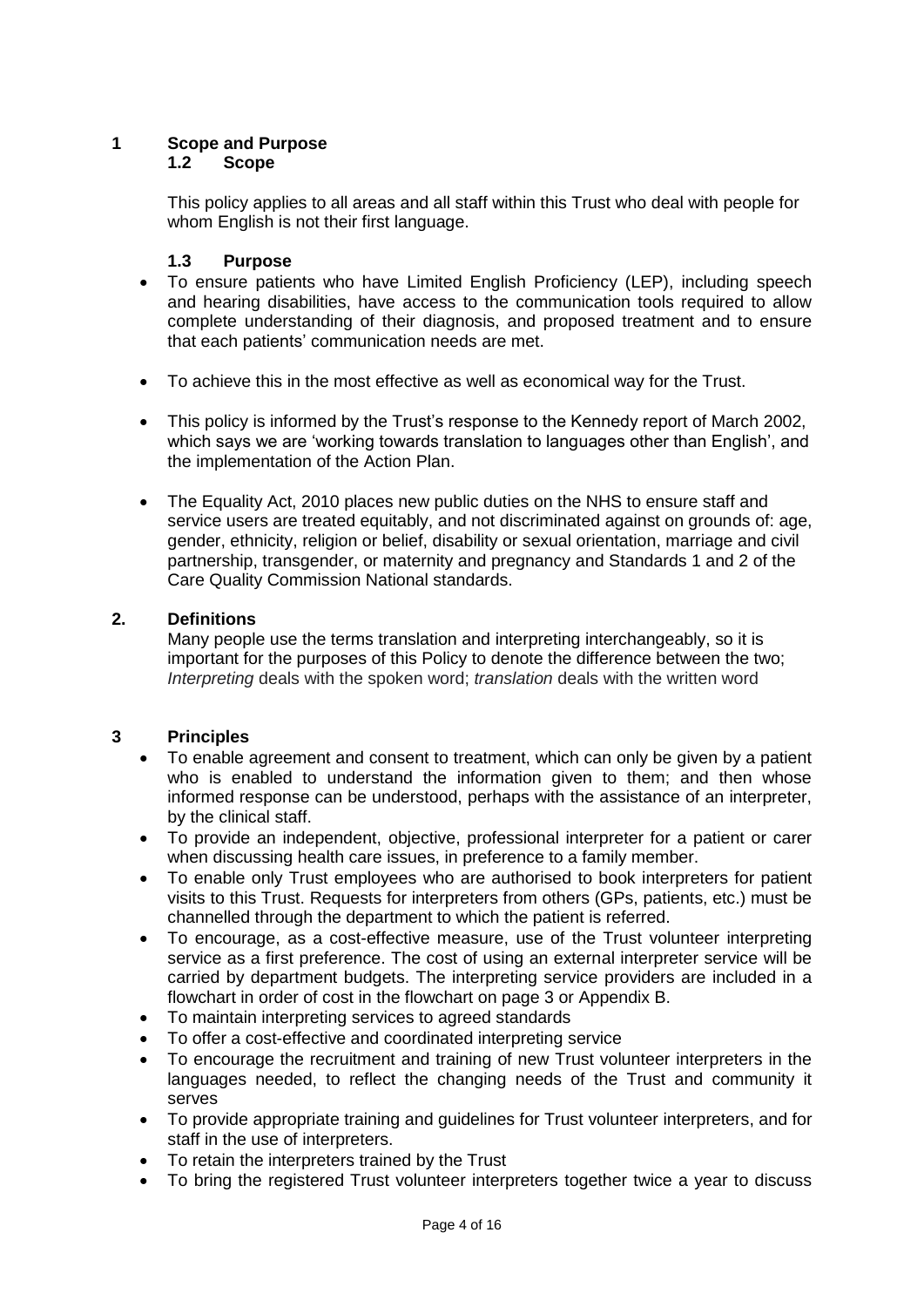issues of concern and opportunities for further training

- To encourage our staff to use the services of the Trust volunteer interpreters
- To carry out regular reviews to evaluate the perspective of patients, interpreters and staff

#### **Standards to be followed**

- As soon as a member of staff becomes aware that a patient (due to attend an appointment, day-case, admission or other visit to the hospital) will need an interpreter, they should refer to Appendix B.
- Only trained interpreters should be used, not members of the family or friends in the interest of accuracy, confidentiality and accountability
- Face to face interpreting is the Trust's preferred option
- The first attempt to book an interpreter should be directed to the voluntary services team.
- If no Trust volunteer interpreter is available, Access to Communication, then Language line, in that order, should be contacted
- Trust volunteer interpreters should not be contacted or booked directly; calls should go via the volunteer's office during office hours or duty manager out of hours. Patients should not be given volunteer interpreters contact details. (See Appendix B).
- If a patient due to visit the hospital is sensory impaired, a member of staff should telephone Sonus (see Appendix B), six weeks in advance of that patient's visit, where possible, to book a British sign language (BSL) interpreter. Contact details are held in the voluntary services office during office hours or by the duty manager out of office hours. (See Appendix B).
- If neither the Trust volunteer interpreters, Access to Communication, nor Language line are able to provide an interpreter, Lingland, (see Appendix B) a telephone interpreting service is a final option. You will need your local access code to book a Language line interpreter. Your line manager should hold this, or bleep holder; the volunteer's office also holds a list.
- Staff who book and use interpreters should familiarise themselves with the document using an interpreter (see Appendix C), and the guidelines on using interpreters (see Appendix D)

#### **Recruitment of volunteer interpreters**

- Enquiries and requests to become interpreters within the Trust should be directed to the voluntary services manager (VSM) at Southampton General Hospital.
- The voluntary services manager will handle recruitment of both existing staff, and external volunteers to become Trust volunteer interpreters. All new interpreters will attend local accredited training.
- All external volunteer interpreters must be registered with the voluntary services department, whether or not they already belong to a voluntary organisation. The voluntary services manager will interview, organise health screening, take up references and instigate DBS checks for each applicant. These volunteers will be required to attend the next available volunteer induction session

#### **Limitations**

- The Trust volunteer interpreters, who undergo training in the Trust, provide a face to face service, with the consent of their managers, purely on the basis of their own goodwill, during their normal working hours. Therefore, please do not keep them waiting, or ask them to spend more than one hour of their time interpreting.
- It is the responsibility of the member of staff booking an interpreter to give as much information as possible about the proposed interpreting activity, e.g. age; gender;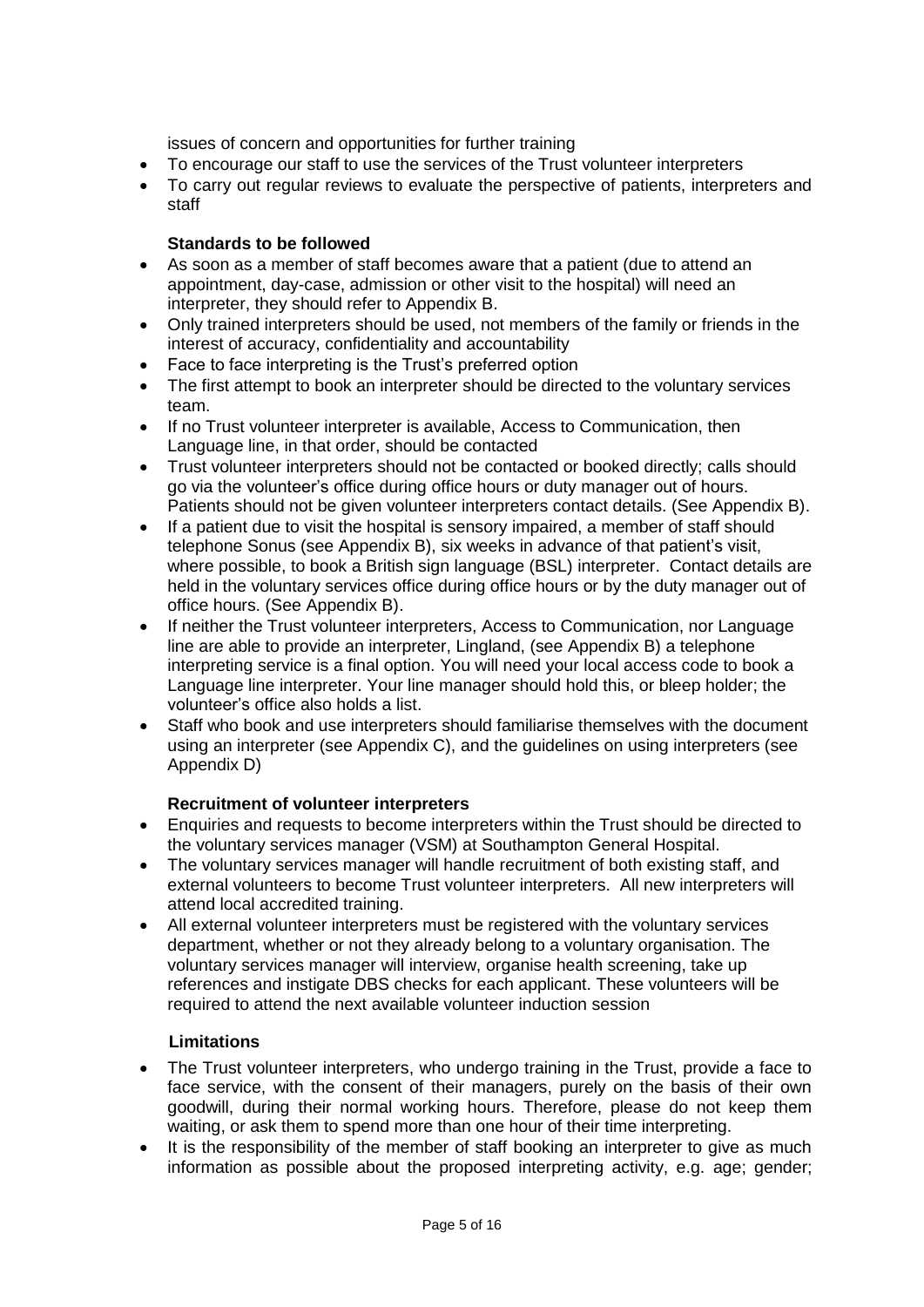language required, purpose of appointment, anticipated length of appointment, etc.

- It is the responsibility of the member of staff booking the appointment to let the interpreter know as soon as possible if the appointment is cancelled or altered. This is particularly important if the volunteer is an external interpreter, who may have to travel some distance to attend.
- It is the responsibility of the staff member using the interpreter to complete an evaluation form (carried by the interpreter) with reference to that interpreting event, and return the form to the interpreter or to the voluntary services office.
- The Trust volunteer may decline to undertake or continue an interpreting activity at their discretion.
- The policy and procedures for voluntary services will apply to all external Trust volunteer interpreters with regard to age, handling of gifts, new volunteers, uniform, unacceptable behaviour, raising concerns, donations, expenses, and insurance

#### **4 Roles and Responsibilities**

- The responsibility for the overall effectiveness of this policy rests with the Chief Executive and the Trust board.
- Overall responsibility for the delivery of this policy rests with the Chief operating officer
- It is the responsibility of divisional clinical directors, Directors of operations, heads of nursing and care group managers to

i) promote this policy

- ii) ensure that relevant staff are aware of the policy and are compliant with it
- iii) ensure that relevant staff have sufficient and adequate knowledge and training of how to access the service and why.
- Care groups are responsible for charges from external agency providers of interpreters when the patient is in their care (should an in-house volunteer interpreter not be available)
- It is the duty of all UHS staff to ensure LEP patients, and those patients who suffer from speech or sensory impairment, are provided with interpreters. This excludes members of the patient's family, friends and community or religious leaders.
- Staff should also be aware of issues if using interpreters for smaller ethnic groups. In these cases there may be a possibility that the patient and interpreter know each other and confidentiality (regarding medical condition, relationship status, sexual orientation etc.) may be compromised. In these circumstances, other interpreters or an agency should be used.
- It is the duty of all staff to ensure that LEP patients and those with a speech or sensory disability are enabled to understand what is being said to them, and to convey their response.
- It is the duty of the voluntary services manager to:
	- o encourage awareness and the benefits of the Trust volunteer interpreting service;
	- $\circ$  ensure Trust volunteer interpreters are trained and clear about their role, including awareness of confidentiality, information governance and the code of practice (see Appendix E).
	- o provide a focal point for procedural and systems changes, policy review, initial recruitment of Trust Volunteer interpreters and co-ordination of overall interpreting activity.
- Non-compliance with this Trust Policy **may result in disciplinary action.**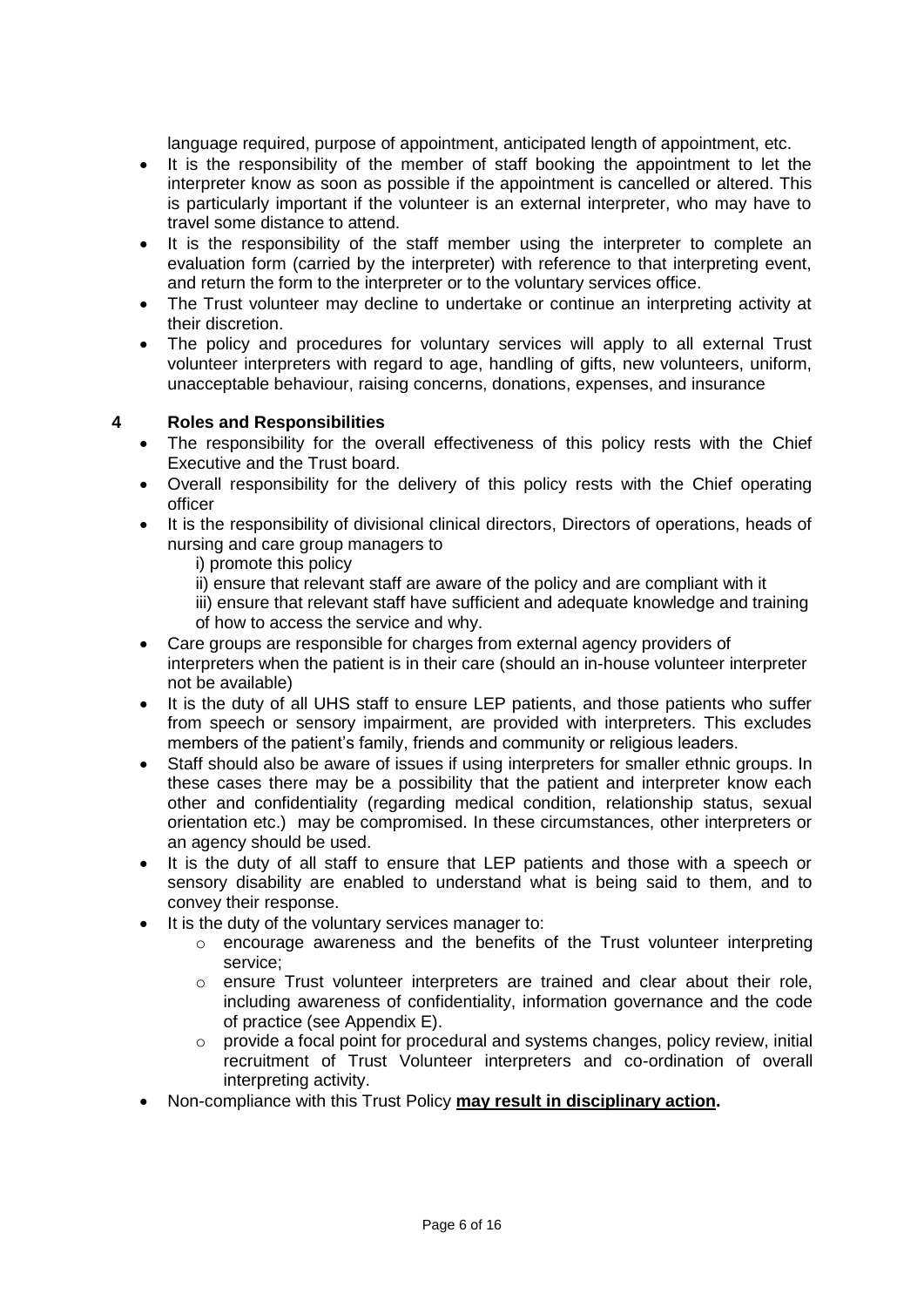#### **5 Related Trust Policies**

All Personnel Polices & Procedures apply to staff and volunteers.

- Disciplinary; policy and procedure
- Health and safety: policy
- Data protection policy
- Incident reporting and management policy
- Equality and diversity policy;
- Business conduct policy;
- Pre employment checks policy;
- Staff induction policy
- Security policy
- Spiritual care policy;
- Bereavement care policy;
- UHS Vision statement.
- Concerns and complaints policy
- Safeguarding adults and adult protection policy

### **6 Implementation**

#### **Dissemination Plan**

- This policy will be available on the Staffnet
- The policy will be cascaded to all divisional directors of operations and all care group managers
- This policy will be disseminated to all divisional heads of nursing and all matrons
- This policy will be disseminated to all education leads
- This Policy will be forwarded to all care group clinical leads

#### **Education and Support Plan**

- Education leads will need to make arrangements in their own areas for training staff in the use of this policy and to access appropriate interpreters in a timely way.
- Policy to be incorporated, if it isn't already, into all relevant training programmes.
- The voluntary services team to link with educational leads to ensure that interpreter awareness training is cascaded in each clinical care group.

#### **7 Process for Monitoring Compliance/Effectiveness**

The purpose of monitoring is to provide assurance that the agreed approach is being followed – this ensures we get things right for patients, use resources well and protect our reputation. Our monitoring will therefore be proportionate, achievable and deal with specifics that can be assessed or measured.

Key aspects of the procedural document that will be monitored:

| What aspects<br>of compliance<br>with the<br>document will<br>be monitored | What will be<br>reviewed to<br>evidence<br>this | How and how<br>often will this<br>be done | <b>Detail</b><br>sample size<br>applicable) | Who will co-<br>ordinate and<br>report findings | Which group or<br>report will<br>receive<br>findings |
|----------------------------------------------------------------------------|-------------------------------------------------|-------------------------------------------|---------------------------------------------|-------------------------------------------------|------------------------------------------------------|
|----------------------------------------------------------------------------|-------------------------------------------------|-------------------------------------------|---------------------------------------------|-------------------------------------------------|------------------------------------------------------|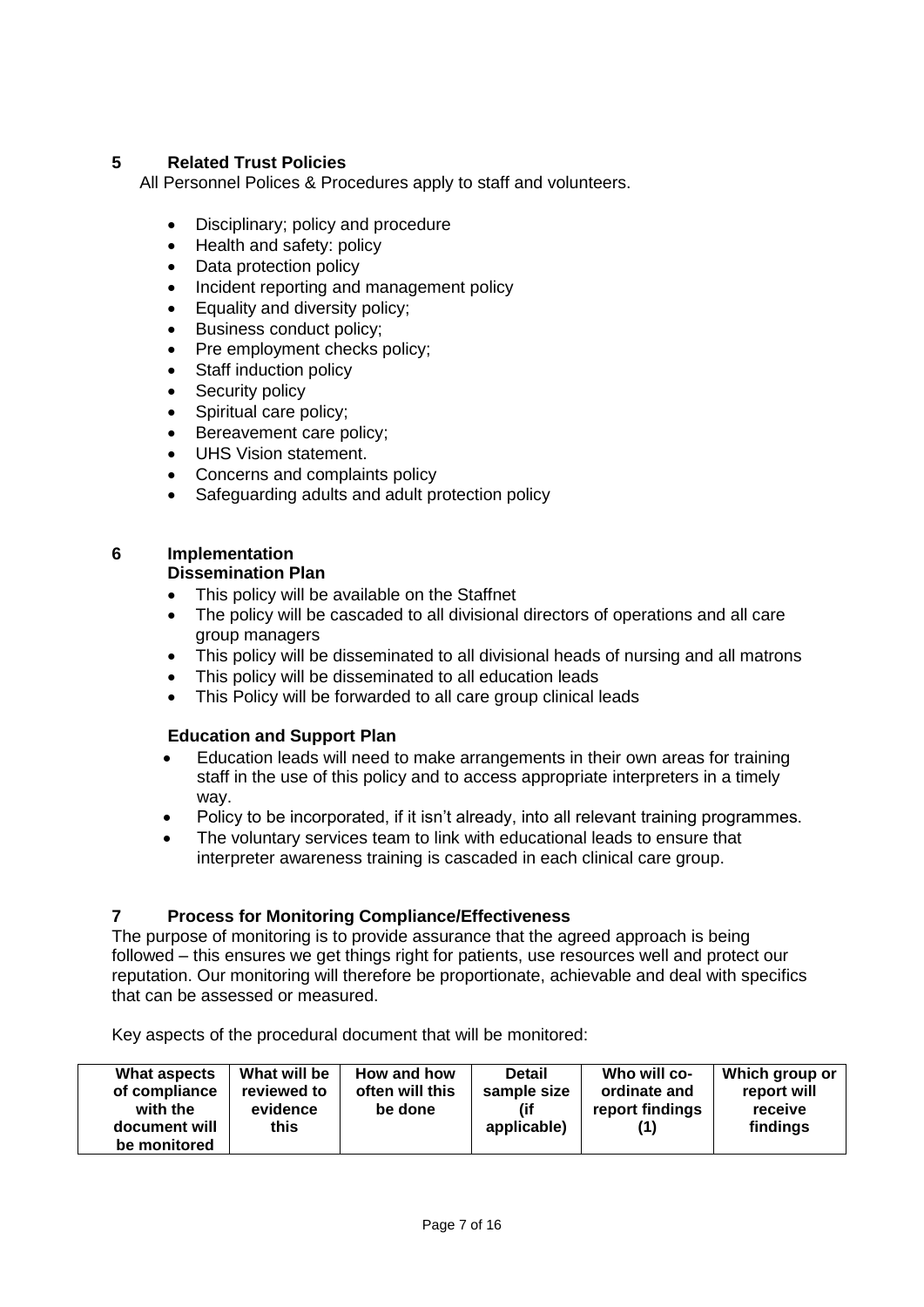| Audit of patient<br>Interpreters<br>information given<br>evaluations<br>on the<br>interpreters<br>service | Ongoing basis | <b>VSM</b> | Equality,<br>diversity and<br>inclusivity<br>steering group |
|-----------------------------------------------------------------------------------------------------------|---------------|------------|-------------------------------------------------------------|
|-----------------------------------------------------------------------------------------------------------|---------------|------------|-------------------------------------------------------------|

In support of the monitoring above addition checks on compliance will include:-

- Annual audit to take place and reported by the voluntary services manager in the voluntary services annual report
- Volunteer interpreters assessment practice reviewed VSM/Tutors Ongoing Basis
- Interpreter statistics of calls recorded, compiled and reviewed–voluntary services office (monthly compilation), voluntary services manager (annual review)
- Review of organisational support given by voluntary services –voluntary services manager –annually – Trustwide.
- Analysis of complaints and incident data by VSM
- Interpreter support meeting quarterly
- Voluntary services team will explore with the Interpreters how this policy is being operated and its effectiveness both on an on-going and annual basis.

Where monitoring identifies deficiencies actions plans will be developed to address them.

#### **8 Arrangements for Review of the Policy**

This policy will be reviewed at least every three years as is recommended.

#### **9 References**

Kennedy Report of March 2002 The Equality Act, 2010 CQC National Standard 1 and 2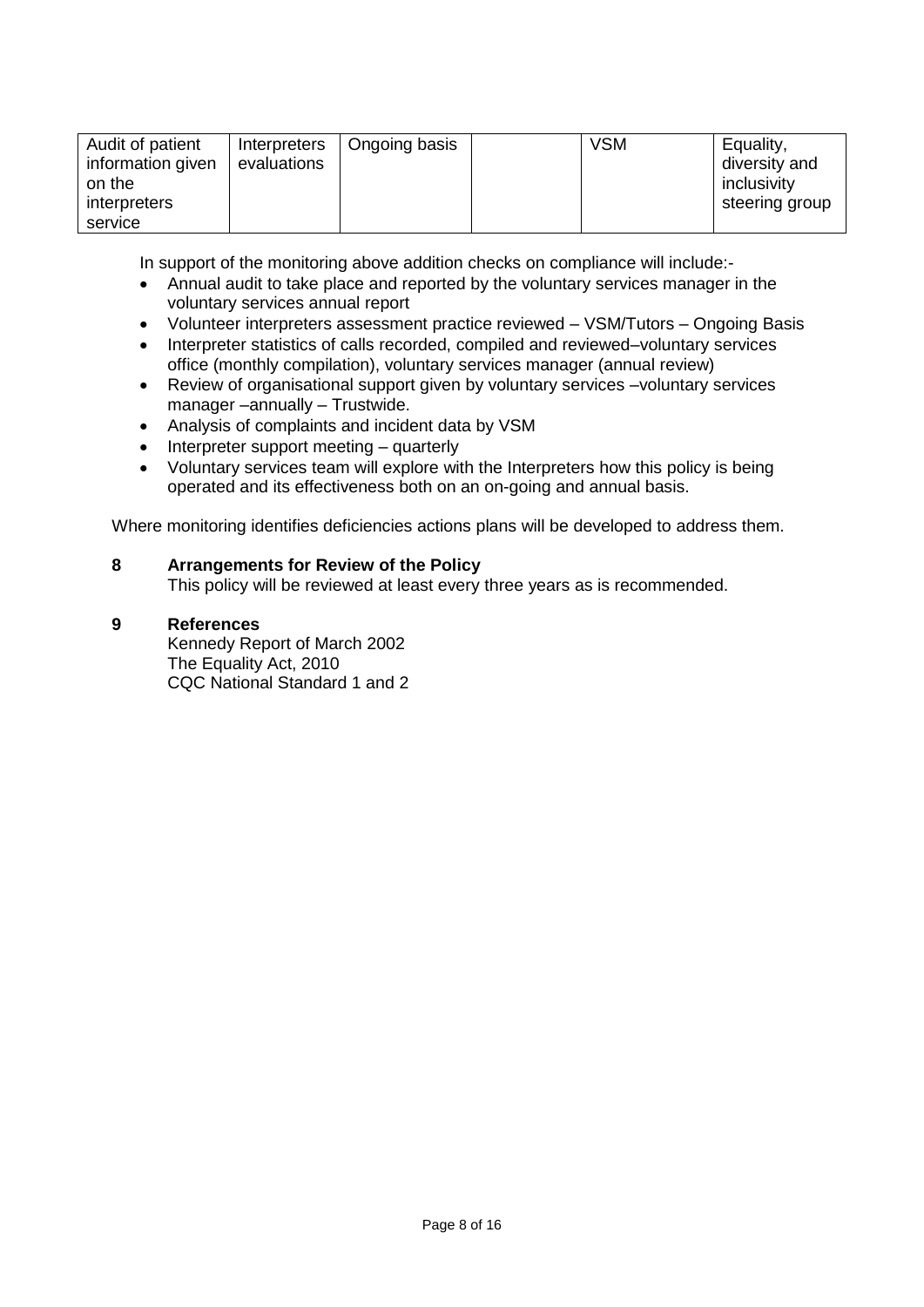## Appendix A

## **EQUALITY IMPACT ASSESSMENT**

This Impact Assessment relates to: Interpreting services policy A Trust Policy (which impacts across the whole organisation)

| Title of policy / proposal / report                            | Interpreting services policy                                                          |
|----------------------------------------------------------------|---------------------------------------------------------------------------------------|
| Name of person initiating policy /<br>proposal / report        | Kim Sutton                                                                            |
| Name of receiving committee                                    |                                                                                       |
| Details of stakeholders consulted in the<br>assessment process | Interpreter volunteers, Matrons, CGMs, Modern<br>Languages, University of Southampton |

| Does the policy / proposal affect<br>one group more or less<br>favourably than another based<br>on the 9 protected<br>characteristics? | More<br>favourably<br>Yes / No | Less<br>favourably<br>Yes / No | Comments / Information considered in<br>reaching this decision.                                                                                                                                                                                                       |
|----------------------------------------------------------------------------------------------------------------------------------------|--------------------------------|--------------------------------|-----------------------------------------------------------------------------------------------------------------------------------------------------------------------------------------------------------------------------------------------------------------------|
| Age                                                                                                                                    | Y                              | N                              | In some communities the older<br>population are not fluent in English and<br>are reliant on younger family members<br>for interpreting. This policy will<br>favourably benefit these individuals                                                                      |
| Sex / Gender                                                                                                                           | Y                              | N                              | In some communities women may not<br>be fluent in English and would be reliant<br>on their male relatives to assist<br>interpretation. This policy will favourably<br>benefit these women.                                                                            |
| Disability (mental, physical and<br>learning disability should be<br>included in this section)                                         | Ÿ                              | N                              | Patients with a hearing or speech<br>disability, may be in need of assistance<br>to communicate to ensure optimum<br>clinical care, cost effectiveness and a<br>positive patient experience                                                                           |
| Race / Ethnicity                                                                                                                       | Y                              | $\mathsf{N}$                   | The populace of Southampton is forever<br>changing, with EU enlargement and an<br>increase in refugee communities and the<br>hospital needs to take this change in<br>profile in its catchment area into<br>consideration.                                            |
|                                                                                                                                        |                                |                                | There is a huge increase in demand for<br>language support services. Patients<br>with none or limited English proficiency<br>are in need of assistance to<br>communicate to ensure optimum clinical<br>care, cost-effectiveness and a positive<br>patient experience. |
|                                                                                                                                        |                                |                                | Increasing the awareness of need for<br>interpreters and effective use of<br>interpreters will improve individual                                                                                                                                                     |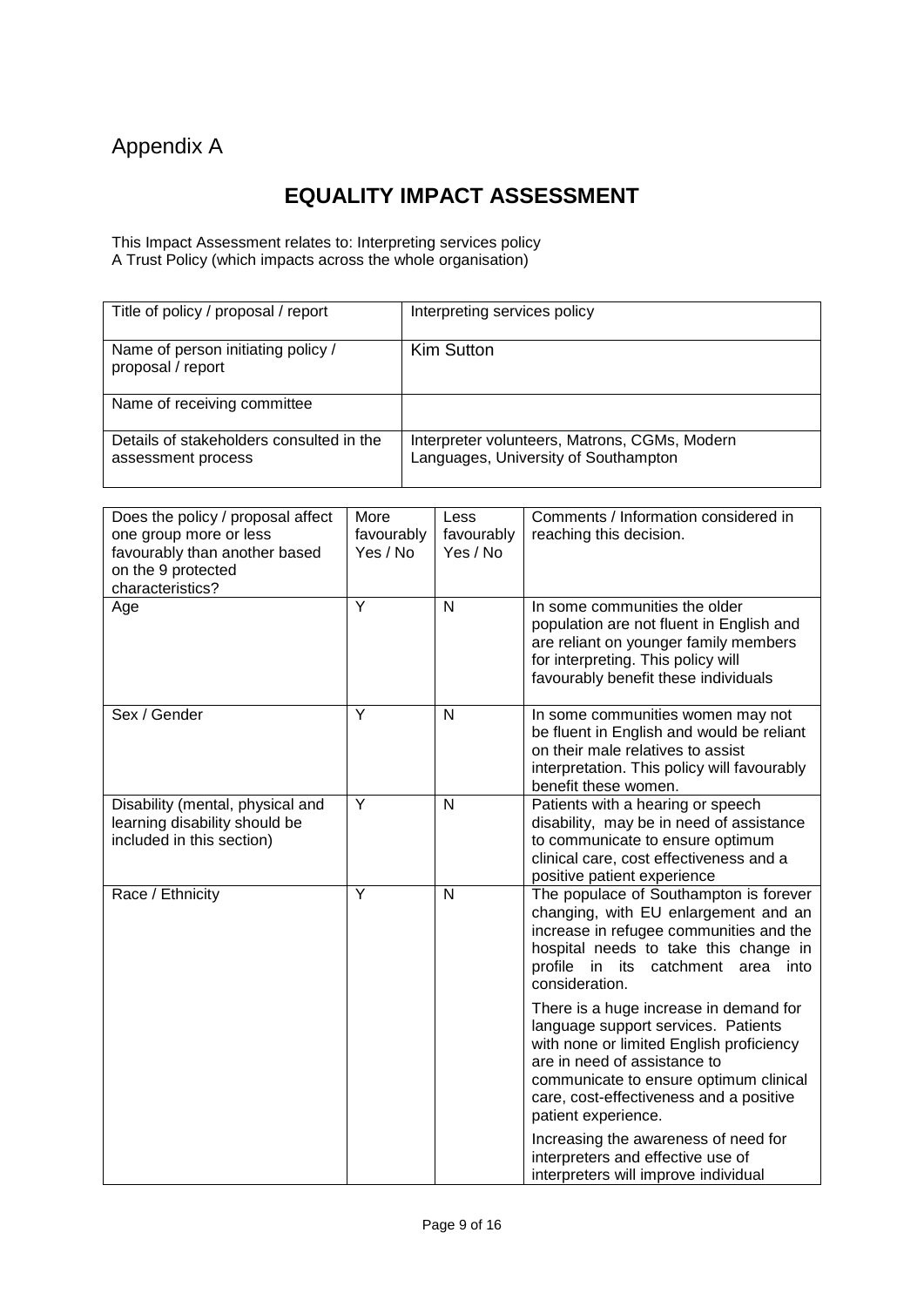|                                |                         |   | patient care, the quality of the service,<br>cut down on time wastage and improve<br>cost-effectiveness if the in-house service<br>is promoted.                                                                                                                                                                                             |
|--------------------------------|-------------------------|---|---------------------------------------------------------------------------------------------------------------------------------------------------------------------------------------------------------------------------------------------------------------------------------------------------------------------------------------------|
|                                |                         |   | Care has to be taken to ensure that the<br>needs of all groups are considered<br>equally                                                                                                                                                                                                                                                    |
| Religion or Belief             | N                       | N |                                                                                                                                                                                                                                                                                                                                             |
| Sexual orientation             | Υ                       | N | If an individual who is not fluent in<br>English wishes to discuss their sexual<br>orientation with their health practitioner,<br>this could be facilitated with an external<br>interpreter.                                                                                                                                                |
|                                |                         |   | If it is a small community then care<br>needs to be taken to ensure the<br>interpreter is not known to the individual<br>or their family.                                                                                                                                                                                                   |
| <b>Pregnancy and Maternity</b> | $\overline{\mathsf{Y}}$ | N | Pregnancy and child birth is an<br>emotional time for any individual. The<br>use of interpreters will ensure individuals<br>are able to make informed decisions.                                                                                                                                                                            |
| Marriage and Civil Partnership | Ÿ                       | N | The positive impact would be that the<br>partner, husband or wife can be<br>included in all discussions and would be<br>able to participate in health care<br>discussions.                                                                                                                                                                  |
|                                |                         |   | The negative impact would be that same<br>sex relationships might be considered<br>taboo in certain communities. So care<br>needs to be taken to ensure the<br>interpreter is not known to the individual<br>or their family.                                                                                                               |
| Gender Re-assignment           | Υ                       | N | If an individual has issues around<br>gender identity they may wish to discuss<br>with their health practitioner, it is better<br>facilitated with the assistance of external<br>interpreters.<br>If it is a small community then care<br>needs to be taken to ensure the<br>interpreter is not known to the individual<br>or their family. |

How would you rate the level of impact / risk to the organisation? – **Medium**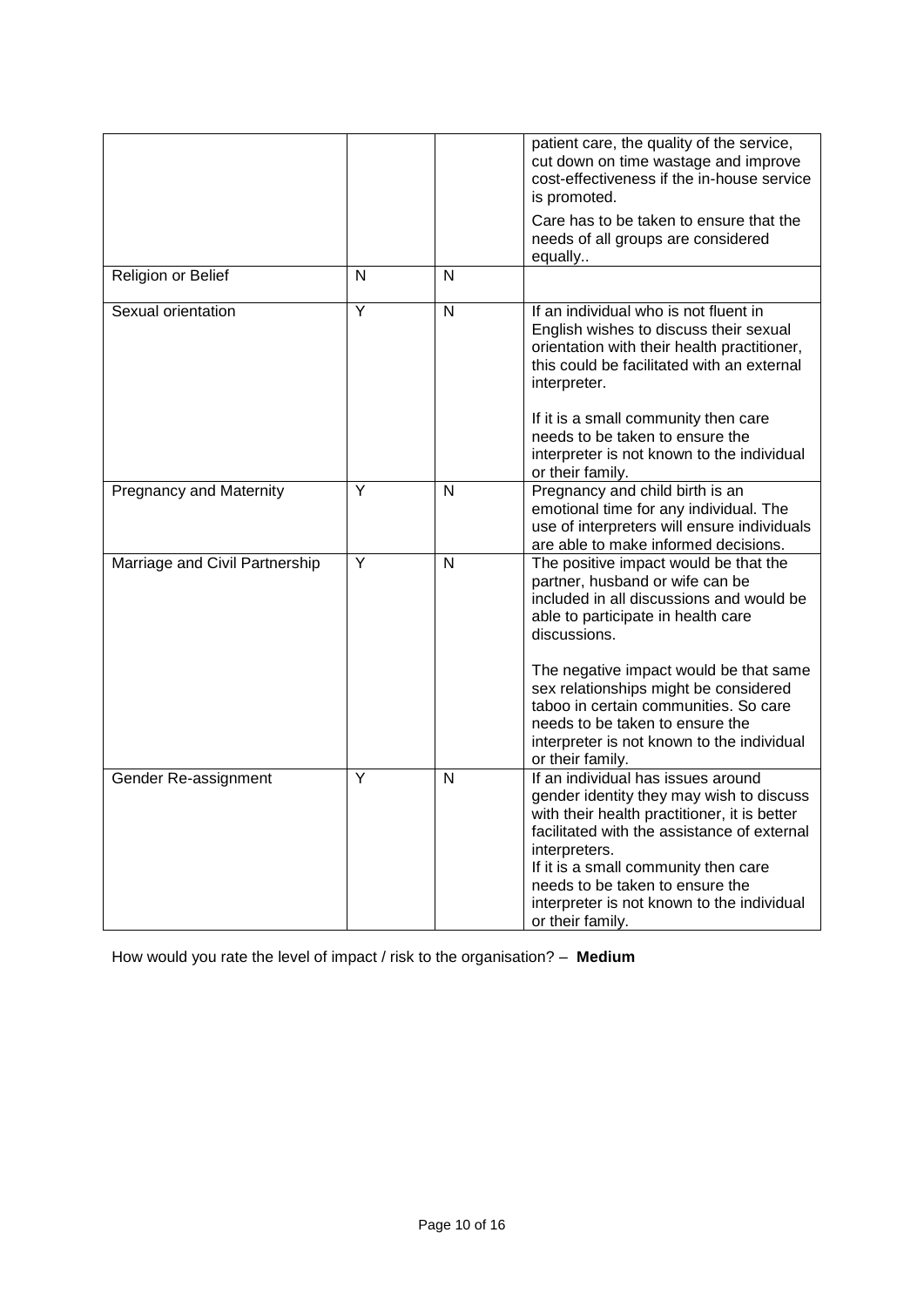

**NOTE: In the interests of accuracy, confidentiality and accountability; family members should not be used as interpreters. UHS in-house volunteers are trained – only staff who have undertaken this training should be used. Their contact details should not be given to patients**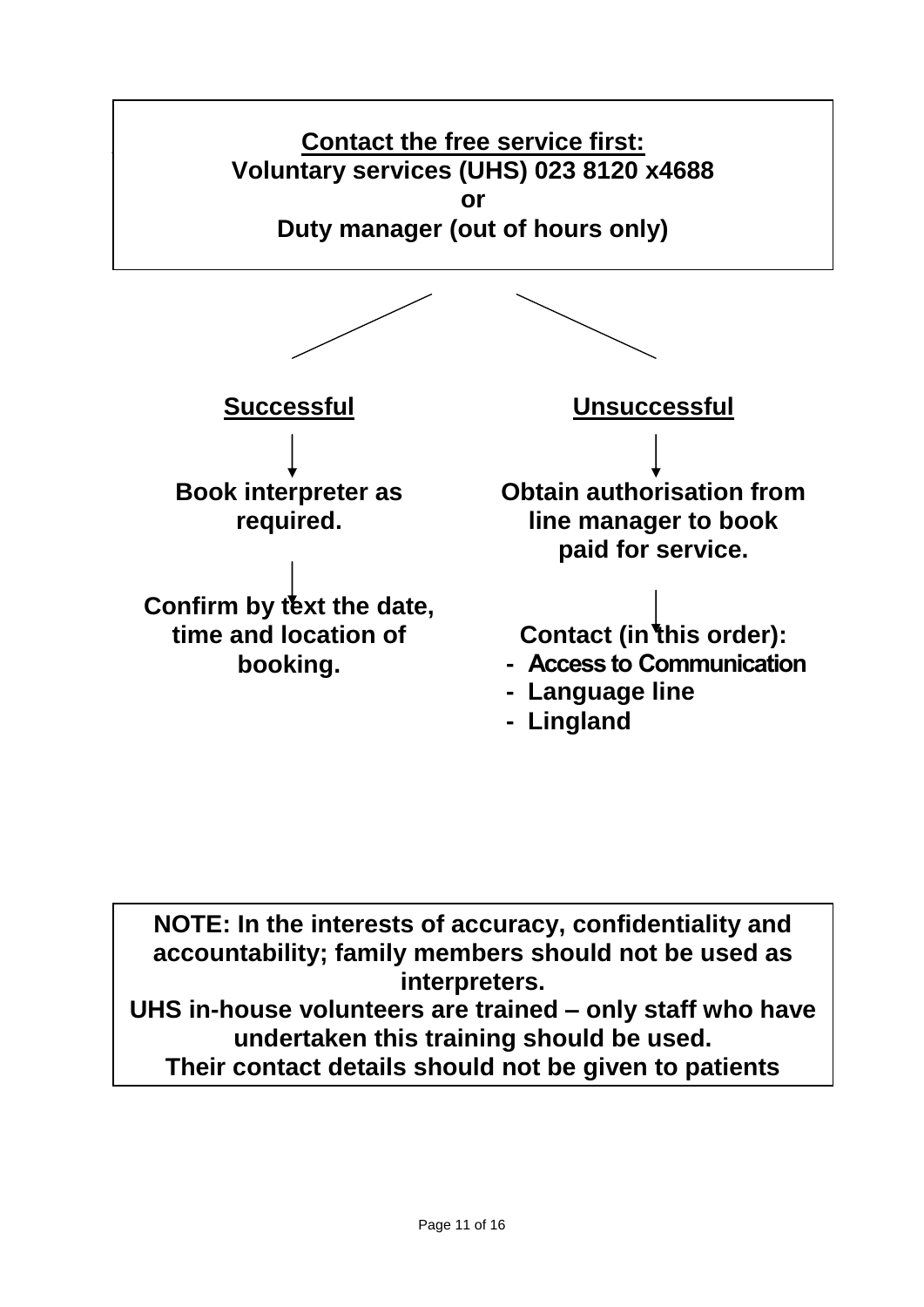### Appendix C

### **Using an interpreter**

#### **Terms**

- 1**.** Many people use the terms translation and interpreting interchangeably, so it is important for the purposes of this policy to denote the difference between the two;
	- a. **Interpreting** deals with the spoken word;
	- b. **Translation** deals with the written word.

Please discuss with your interpreter or familiarise yourself with the different types on interpreting. Try to arrange when you book or directly with your interpreter before the meeting, the most effective form of communication for your patient.

Only trained interpreters should be used in the interests of accuracy, confidentiality and accountability; family members, friends or un-trained people should not be used

- c. **'Simultaneous interpreting' (whispered):** i.e. at the same time. This saves time and gives immediacy and flow to the conversation. The interpreter is listening, changing the language, and speaking all at once. You can help a lot by not speaking too quickly and by making short pauses at the end of each thought. Ask the interpreter for a few minutes' technical run-through before the interview, if you have never used this method before. It really does save time. Simultaneous interpreting is like close-order marching. You're in the front rank, and the interpreter is following, half a pace behind you, but doesn't know where you're going. If you suddenly change direction, the interpreter will be unable to keep pace with you. It's as simple as that
- d. **'Consecutive interpreting':** the interpreter will take notes while you speak, and then relay the message, while you wait. Taking notes is a sign of competence. When your message contains a lot of hard facts, such as dates and times, names and places, there is less risk of forgetting something vital if it has been noted down on the way. As with simultaneous interpreting, finish the thought before you stop speaking, pause after a few sentences to allow the interpreter to render the speech into the other language.
- e. **Telephone interpreting** can be set up quickly, but may not be appropriate in many medical situations. The service is generally managed through a central helpline routed to a call centre.

#### **Hints and Tips**

- a) Think about the positioning of the interpreters so that they have a clear view of your patient and can hear what is being said.
- b) The interpreter is trained to interpret everything that is said in the meeting. Please be aware of this and that they will advise the patient and their representatives of the same.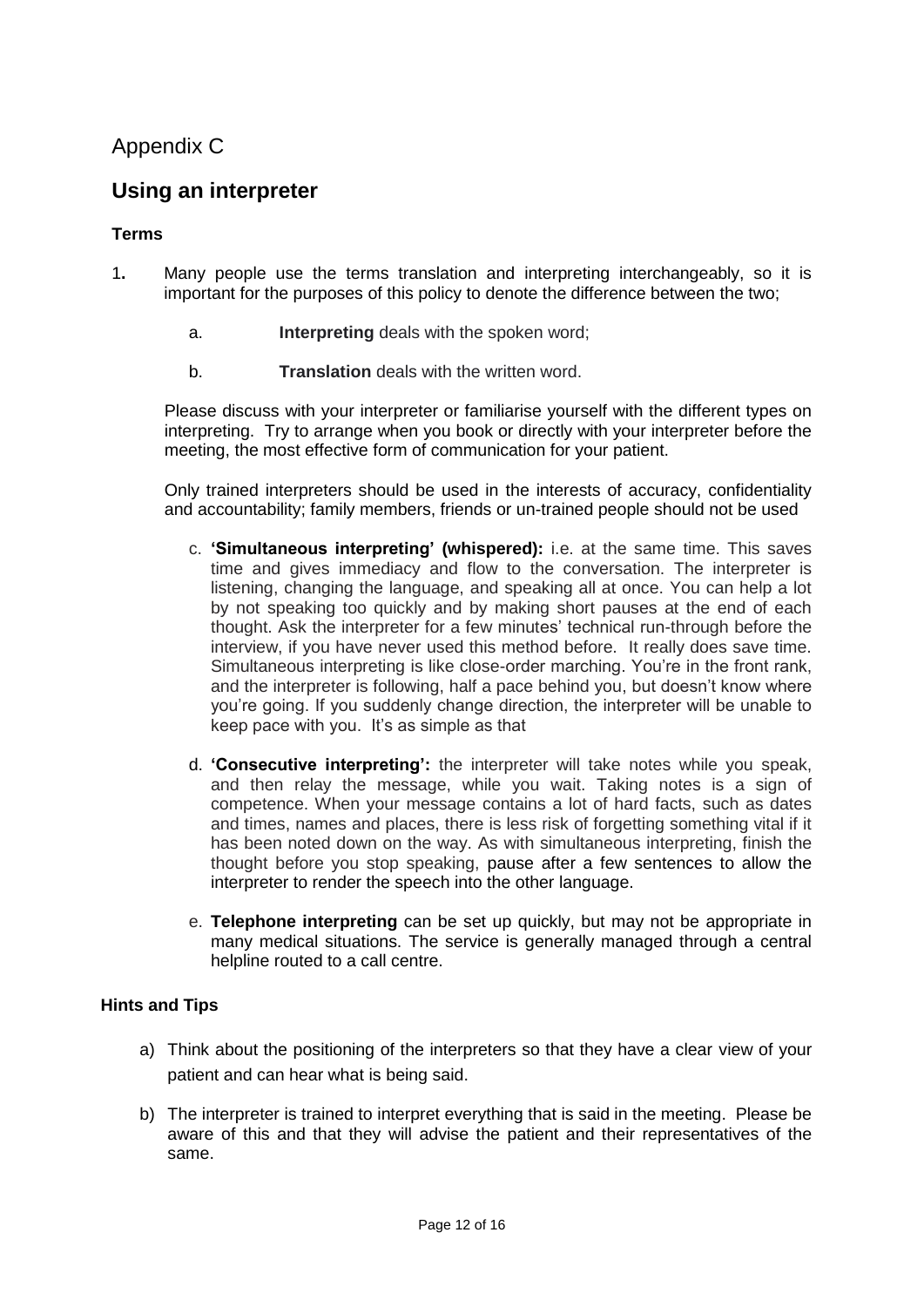- c) Speak slowly, clearly and concisely at all times. Avoid using jargon and colloquialisms, puns and jokes – these are often not translatable.
- d) Signal to the interpreter when you are going to change topic, or they may not be able to keep pace with you.
- e) Be aware that the interpreter may not know all the medical or more complicated terminology you are using to in another language and try to keep use of that language to its simplest form. The interpreters do keep their own glossaries of complicated and new medical terminology and they may ask you, after the meeting, to repeat certain words for this purpose.
- f) Your interpreter may intervene at times, Iintervening is a good sign, and interpreters use the "Impartial Model" of interpreting, and will only ask you to stop if: they cannot hear you, or if you're speaking too fast; they do not understand something; they think there is a misunderstanding; there is a missed cultural inference that is likely to cause misunderstanding. When interpreters stop to ask for clarifications, they are asserting their right to do the job well. They will interpret responses and not give explanations themselves.
- g) The Trust volunteer interpreters, who undergo training in the Trust, provide a face-toface service, with the consent of their managers, purely on the basis of their own goodwill, during their normal working hours. **Please therefore, do not keep them waiting and ask them to spend more than one hour of their time interpreting**.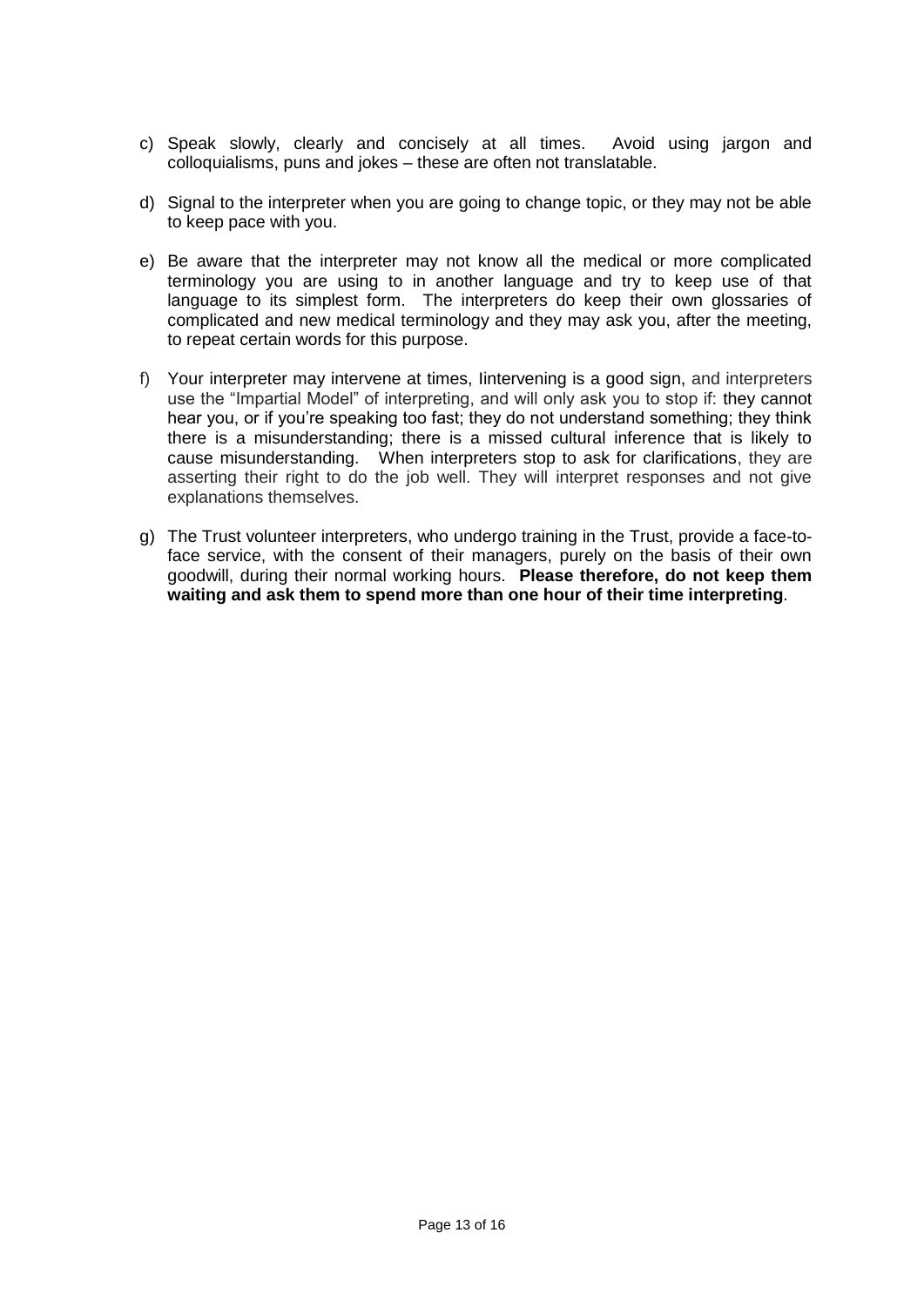### Appendix D

### **Guidelines for clinical staff on the use of an interpreter**

#### **For the clinician**

Arrange a pre-meeting or discussion with the interpreter to explain what you need to address in this meeting with the patient. This is particularly important when there are sensitive issues to be discussed, such as terminal illness, child protection etc.

Please make sure the interpreter is not kept waiting, they are often our staff and need to return to their own patients quickly. Always allow for extra time with the patient when an interpreter is present.

- 1. Please speak directly to the patient.
- 2. Speak 1 or 2 sentences, and then pause to allow interpretation. Be aware that interpreters are translating the meaning, not single words.
- 3. Use simple language, explaining the meaning of medical terminology as you go.
- 4. Express directly what you mean, do not use inferences (e.g. "back passage") as cultural differences may not recognise their translation.
- 5. Discussion between yourself and the interpreter, in front of the patient, will always be interpreted for the patient.
- 6. Please never ask the interpreter to do anything other than interpret. They are not there to provide emotional support, or advise patients on your behalf.
- 7. Remember that you, as the health professional, are responsible for ensuring that all communication with the patient is understood. Make sure you continually assess the patient's full understanding.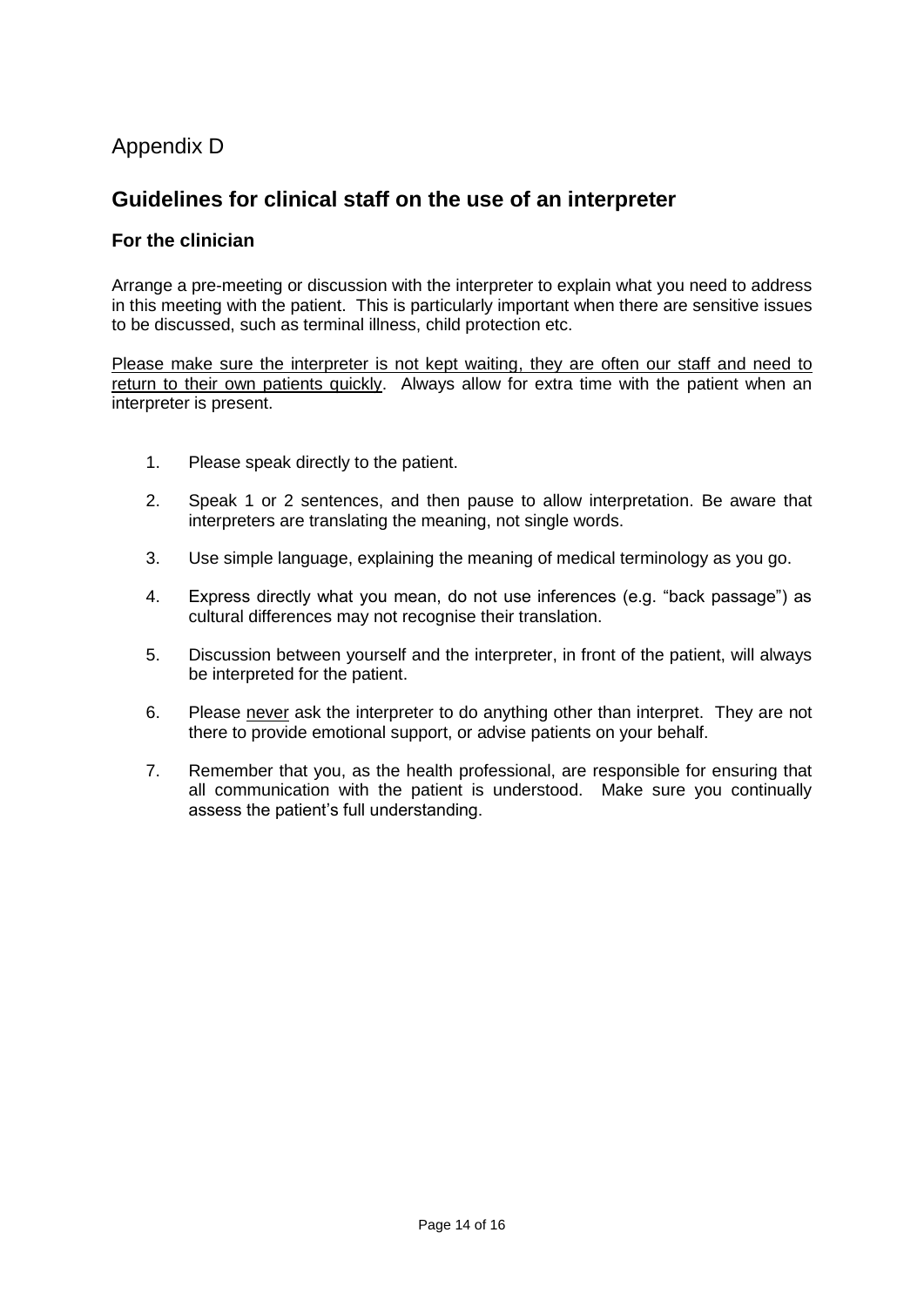### Appendix E

### **Code of practice for voluntary interpreters**

Trust voluntary interpreters:

- 1. Shall ensure that they have the necessary information to decide whether they can accept the engagement and carry it out competently.
- 2. Will observe conditions of full confidentiality at all times before, during and after the interpreting session.
- 3. Will arrive punctually for the appointment.
- 4. Will remain impartial during the interpreting session.
- 5. Will ensure that both the patient and the clinician are informed of what has been said during conversations with the interpreter.
- 6. Will seek clarification if anything said is not fully understood particularly, though not only, with regard to medical terminology.
- 7. Will alert the patient and/or clinician to a possible missed inference where something has been implied but not stated directly.
- 8. Will inform of cultural differences where appropriate.
- 9. Will alert the participants if the Interpreter's impartiality is jeopardised, and may withdraw from the interpreting session.
- 10. Will support and encourage new trainee interpreters who are Trust employees or volunteers.
- 11. Will ensure that an evaluation form is completed for each interpreting session, and returned to the voluntary services manager.